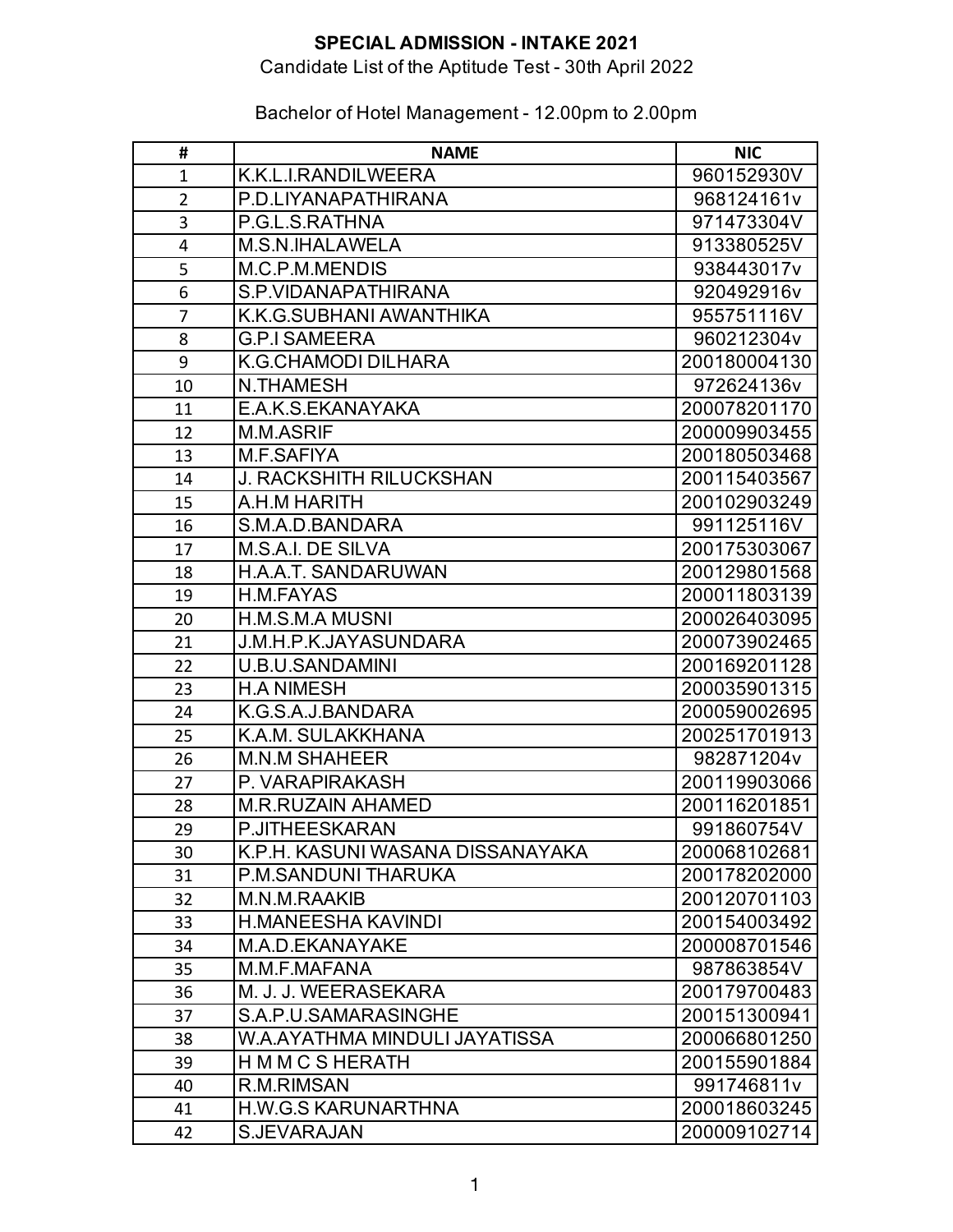## Candidate List of the Aptitude Test - 30th April 2022

| #  | <b>NAME</b>                           | <b>NIC</b>   |
|----|---------------------------------------|--------------|
| 43 | E.A.D.N.EDIRISINGHE                   | 200119201693 |
| 44 | T.M.K.MADUSHIKA                       | 200252202437 |
| 45 | <b>S.PRADEEPKUMAR</b>                 | 200101402259 |
| 46 | <b>D.N.J.S.K DISSANAYAKE</b>          | 200108601409 |
| 47 | P.G.S.KAVINDHYA                       | 200252901005 |
| 48 | R.A.P.PASINDU MALSHAN                 | 991280626v   |
| 49 | <b>G.H.DILRUKSHI</b>                  | 199982412331 |
| 50 | P.W.R.NISANSALA                       | 200180004050 |
| 51 | <b>S.S. NISANSALA</b>                 | 199883911169 |
| 52 | V.G.H.DEWMINI                         | 200078702653 |
| 53 | K.M.C.J.MANIKE                        | 200172804377 |
| 54 | H.M.K.P. LAKMALI                      | 200181202540 |
| 55 | S.G.V. TISHARA PRABASHVARA GUNASEKARA | 200215103013 |
| 56 | A.J.H.K JAYAWARDANA                   | 200103801520 |
| 57 | G.A. SASHIKA SUMUDITHA JAYAWICKRAMA   | 748312935v   |
| 58 | A.S.K.ABERUWAN                        | 200158200786 |
| 59 | <b>RPH IMALKA</b>                     | 200117502662 |
| 60 | <b>R.M.S.N RATHNAYAKE</b>             | 200108401130 |
| 61 | N.M.NASLEEM                           | 200123103166 |
| 62 | W.A.S.S.WIJEWARDHANA                  | 200153600734 |
| 63 | S.P.S.L.SENADEERA                     | 200202000761 |
| 64 | S.M.SOORIYAARACHCHI                   | 990662509V   |
| 65 | <b>W.E.M.D EKANAYAKA</b>              | 200027201940 |
| 66 | <b>U.G.T.KAUSHALYA</b>                | 985171475V   |
| 67 | <b>D P NAVEEN PABASARA</b>            | 200102503174 |
| 68 | <b>R.THANSEEM AHAMED</b>              | 200100302577 |
| 69 | H.L.H.AMAL                            | 200015801223 |
| 70 | W.A.R.M.N.WIJESINGHE                  | 200183002867 |
| 71 | M.M.P.C.K. HERATH                     | 200103302252 |
| 72 | L.P.K.THATHSARA                       | 200131900661 |
| 73 | <b>B.Y.I. DILRUK</b>                  | 200102000704 |
| 74 | <b>M.B.A DILSHAN</b>                  | 200108302638 |
| 75 | <b>K.G.C RUKMAL</b>                   | 200203100966 |
| 76 | M.J.M.SAJADH                          | 200007100020 |
| 77 | M.T.M. AHSAN                          | 200110303895 |
| 78 | <b>J.K.YAPAGE</b>                     | 200036302623 |
| 79 | <b>T.M.S WARANGA</b>                  | 200081800682 |
| 80 | <b>M.I.MOHAMED ASRAJ</b>              | 200011303778 |
| 81 | K.D.S.V.SANDAMALI                     | 200053601562 |
| 82 | <b>M.R SANO AHAMED</b>                | 971181516V   |
| 83 | R.MATHUSANGAR                         | 200109800866 |
| 84 | <b>J. THUJANTH</b>                    | 200133103410 |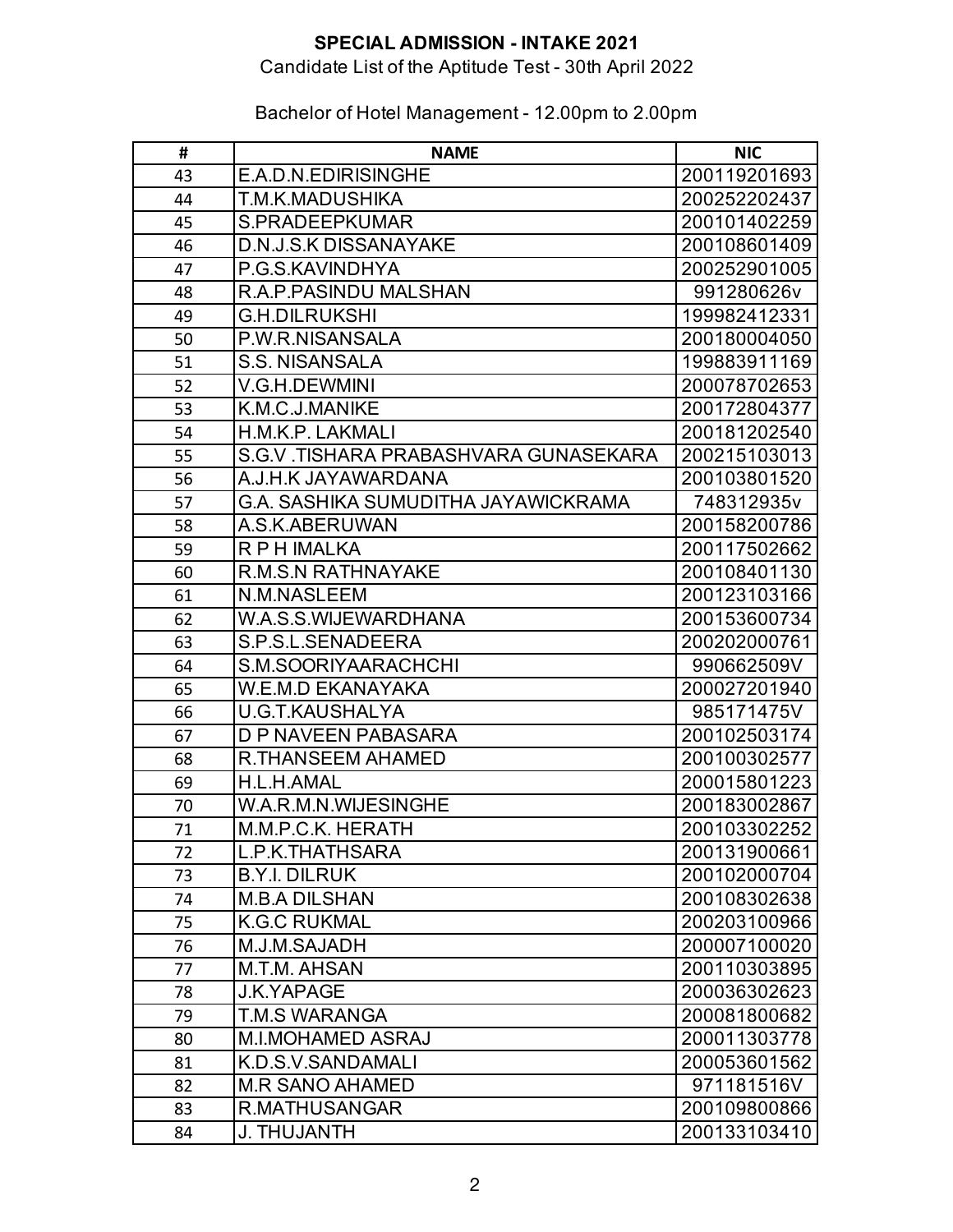## Candidate List of the Aptitude Test - 30th April 2022

| #   | <b>NAME</b>                      | <b>NIC</b>   |
|-----|----------------------------------|--------------|
| 85  | <b>J.A. PIRAGASH</b>             | 200134501783 |
| 86  | <b>H.M.S R DHARMADASA</b>        | 9812626697V  |
| 87  | A.G.S.NILMINI                    | 200180704708 |
| 88  | <b>S.KURUSHANTHINI</b>           | 200082001124 |
| 89  | <b>M.U.F.ASRIN HASMATH</b>       | 200069803370 |
| 90  | <b>J.M.T.MADUSANKHA</b>          | 199834510337 |
| 91  | <b>D. SATHEES</b>                | 990500576v   |
| 92  | L.G.K.KUMARI                     | 200178403902 |
| 93  | K.L.M. ASKY                      | 981413687V   |
| 94  | A.DEWNI SAUBHAGYA SAMPATHI       | 200153900439 |
| 95  | T.G CHATHUSHIKA GIMHANI          | 200177602244 |
| 96  | <b>M.AMASHA SANDEEPANI</b>       | 200170400079 |
| 97  | <b>H.K.S. HASINTHA</b>           | 992607360V   |
| 98  | <b>U.C.GUNARATHNA</b>            | 200059600440 |
| 99  | C.M.JAYALATH                     | 992543639V   |
| 100 | <b>M.THILAKSHANA</b>             | 199975010302 |
| 101 | H.S.L.D.SILVA                    | 200201701770 |
| 102 | A.M.YUSRI                        | 200128701720 |
| 103 | <b>W.W.RAVEENA</b>               | 200175801290 |
| 104 | N.RASHARD AHAMED                 | 200022402368 |
| 105 | <b>M.K.M SAHEEL</b>              | 981913094v   |
| 106 | <b>M.S.A FASID</b>               | 200003602323 |
| 107 | <b>M.AHAMED SUTHAIS</b>          | 991922326V   |
| 108 | <b>R.GOSHIKAN</b>                | 200116400082 |
| 109 | W.M.A.S.DILHARA                  | 200152902100 |
| 110 | R M DJ RATHNAYAKA                | 200166703540 |
| 111 | D.A.S.N.A.SENADHEERA             | 200166600561 |
| 112 | A.G.S.D BANDARA                  | 200028601858 |
| 113 | R.M NETHMI NISSANSALA RATHNAYAKA | 200064000715 |
| 114 | M. ACHINTHA SANDARUWAN KUMARA    | 200030300232 |
| 115 | <b>T.KIRUSHANTHAN</b>            | 981122933v   |
| 116 | W.D.K.FERNANDO                   | 200159801240 |
| 117 | H.M.G.N.T.BANDARA                | 200120602660 |
| 118 | M.L.T.D.MEDDEGODA                | 200006401060 |
| 119 | <b>J.A.PRINCE</b>                | 200134501775 |
| 120 | Y.THANUJA                        | 200072303979 |
| 121 | P.T.AATHIL MOHAMMED              | 200201302790 |
| 122 | <b>S.SARFIN AHAMED</b>           | 992167793v   |
| 123 | K. K. JENSY                      | 200182003524 |
| 124 | J.A.B.RATHNASIRI                 | 200108900891 |
| 125 | Y. ABEYWICKRAMA                  | 200154802341 |
| 126 | <b>MR.V.TILAXAN</b>              | 200131803894 |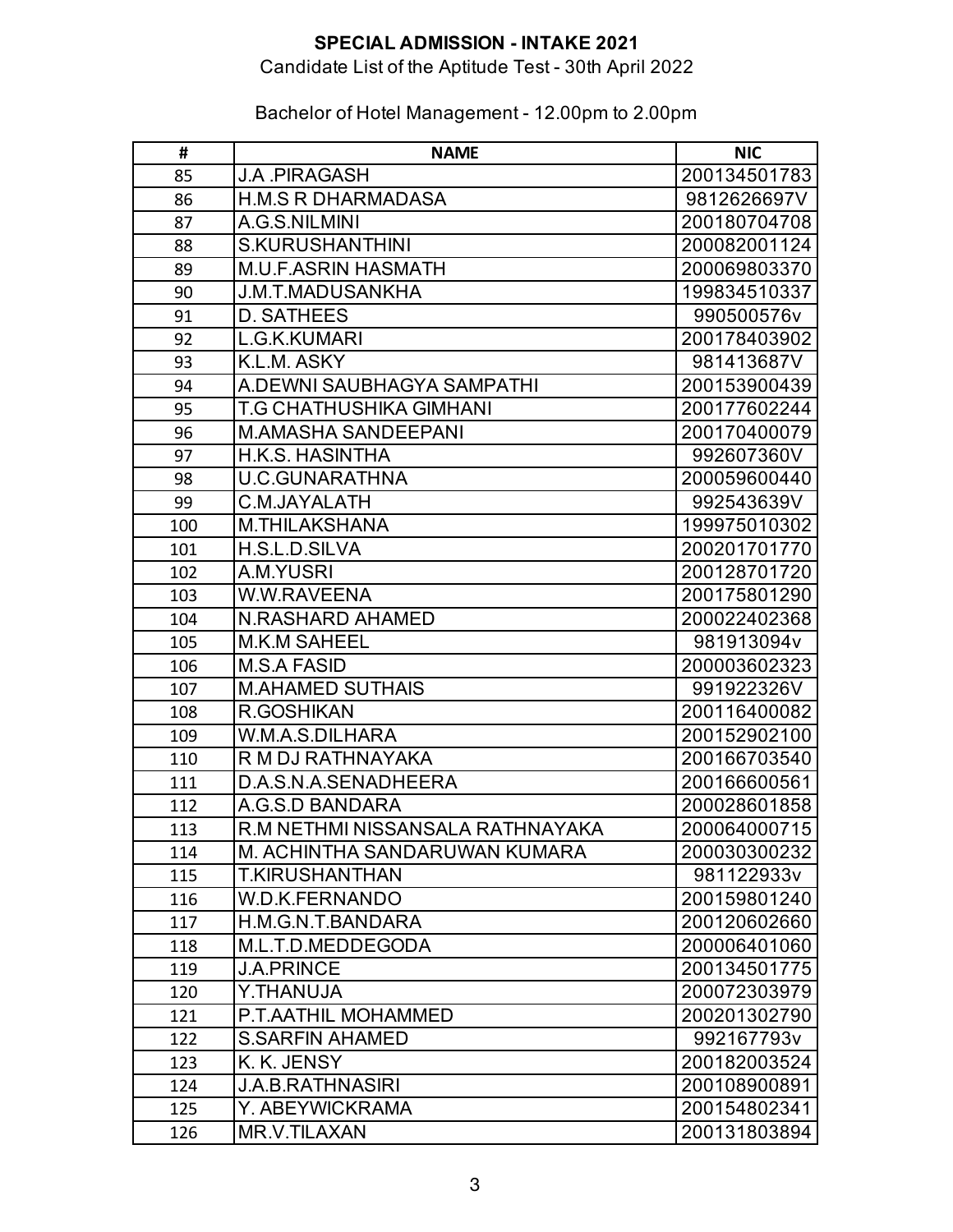#### Candidate List of the Aptitude Test - 30th April 2022

#### **# NAME NIC** 127 K.M.R.T.VIDYANANDA 200085501702 128 A. ABDUL RAAFI 965701583v 129 | W.M.T.D.SENADEERA | 200253104188 130 K.M.CHALITHA RUWAN DILHARA 200020600243 131 | W.D. WEERASEKARA | 200111101713 132 | M.R.J.C. BANDARA | 200057800603 133 R.VENUPRIYAN 200114503401 134 | T.M.K.C THENNAKOON | 200169500160 135 R.M.T.PRABHATH 200104900133 136 K.BHAGYA THATHSARANI 200173801410 137 S.L.U.JAYATHILAKA 940760887V 138 | H.A. GUWANEE NIMTHARA | 200182700922 139 V.DILRUKSHAN 200200203053 140 D.M.G.THILINI DAKSHIKA 200062502384 141 S.B. W.D. PREMASIRI 200070203583 142 | M.H.F.MIFRA 200176303673 143 | K.W.ISHARA GANGANI | 200077701415 144 LOJITHA.S 200167003805 145 M.B.P SALMA 200184301527 146 M.I.A AZAAM 200104400462 147 U.H.JANEESHA NIMNADI GUNARATHNA 200171503566 148 Z.M. NUSHATH 200201603440 149 M.D.M. AFLY 200005400671 150 R M N A KUMARI 200069403778 151 J.SHARAN 200110501583 152 A.A.N.THIWANKA 982980658V 153 | A.M.M.ROWSIN | 200125403129 154 S.KUHANEETHAN 200131101931 155 B.W.D.M.S.K DISSANAYAKE 200108002615 156 M.R.M.SHAWWAF 200136400020 157 M.F.F. FAWANIYA 200059603767 158 S.R.N.C SENANNAYAKKA 1975552470V 159 S.OBIKA WARSHANEE 200162104456 160 D.M.K.I. MANDUWANTHI 200079900770 161 W.M.SEWMINI DEVINDYA SUBASINGHE 200253101723 162 H. AFAS AHAMED 200128202877 163 B.M. RILA 200113302248 164 A.NIPUNI KAVEESHA DEWMINI 200162803431 165 K.P.NADEESHAN 200104202740 166 S.G.M.A. SEWWANDI 200252000646 167 V.A.N.L.JAYAWARDHANA | 996241831V 168 P.RANSITHA 200062403407